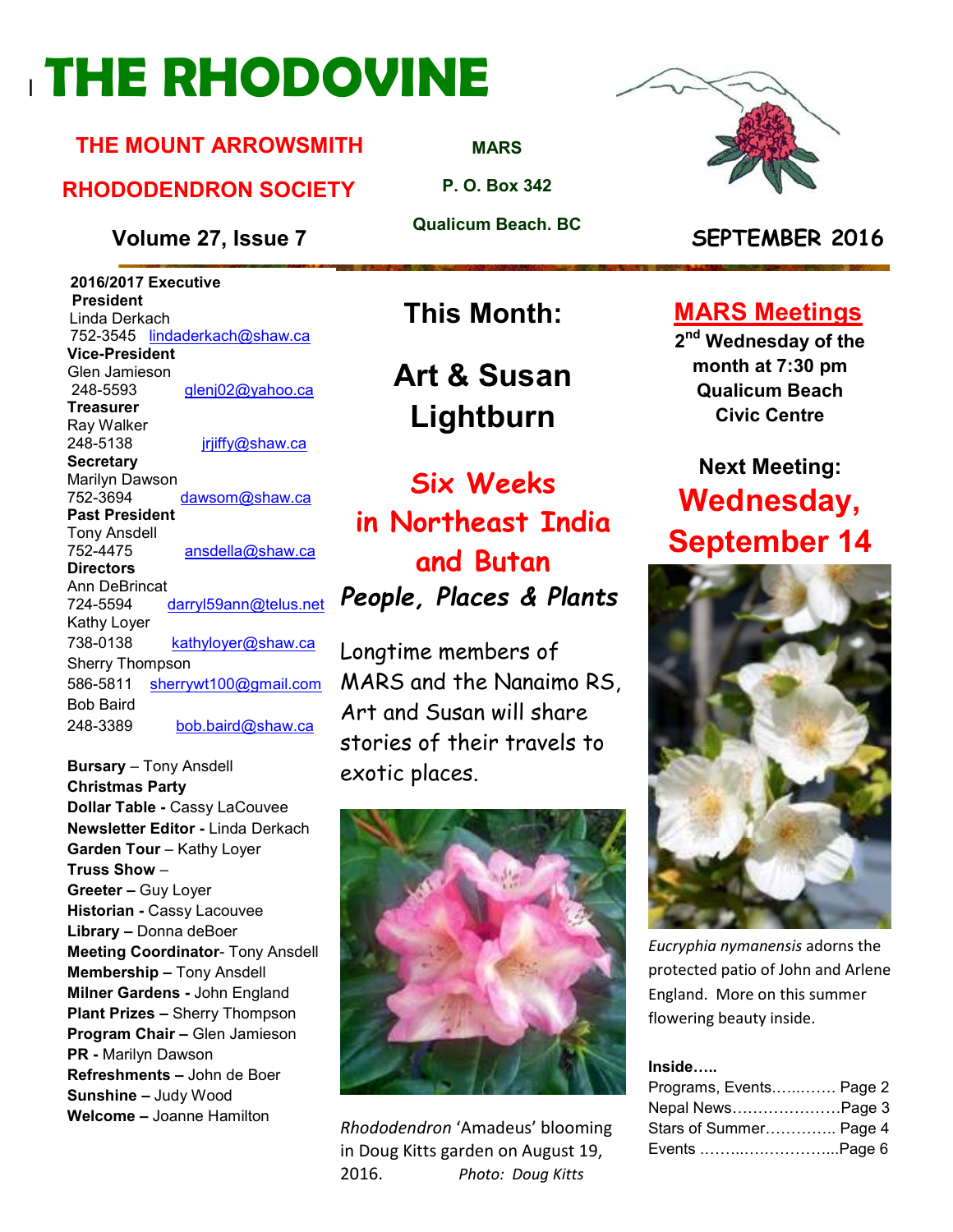### *Upcoming Programs…*

#### *October 12*

• *Mike Stewart,* **President of the Rhododendron Species Foundation, past President of the ARS and a noted nurseryman from Sandy, Oregon**

#### *November 12*

• *Dennis Bottmiller* **of the Rhododendron Species Botanical Garden will speak on Propagation** 

### *Exciting Events…*

- *Sept 30–October 2, 2016* 
	- *ARS Western Regional Conference, Newport, Ore*

### *April 27-30, 2017*

• *ARS Spring Convention in Eureka, California* 

### *Welcome Back!*

*From your President…* 

The end of summer brings with it new and exciting MARS programs and events, and familiar friends!

At our general meeting on Wednesday, September 14 your Executive will be discussing and proposing some important ideas.

#### **2015 Legacy Fund**

Following the 2015 ARS Convention in Sidney, BC, the seven clubs in BC each received \$2,622.00 from the profits to put toward a rhododendron-related project. Your Executive is recommending that we donate this money to the Species Garden at Milner Garden. We will be seeking your approval to do this at our meeting.

#### **Propagation Group**

Approximately 20 members have indicated an interest in participating in a propagation group. We will discuss how this group can get started.

#### **ARS Fall Conference 2019**

At our May meeting, there was considerable interest for MARS to take the lead organizing this conference. We want to share with you how this project might get underway.

#### **Rhododendron Show and Sale – April 2017**

As a way to enhance our plant sale, we are proposing that we have a used gardening book sale. Please save your unwanted books for April.

See you all on September 14 for the start of a brand new MARS year.

Best Wishes, *Linda Derkach*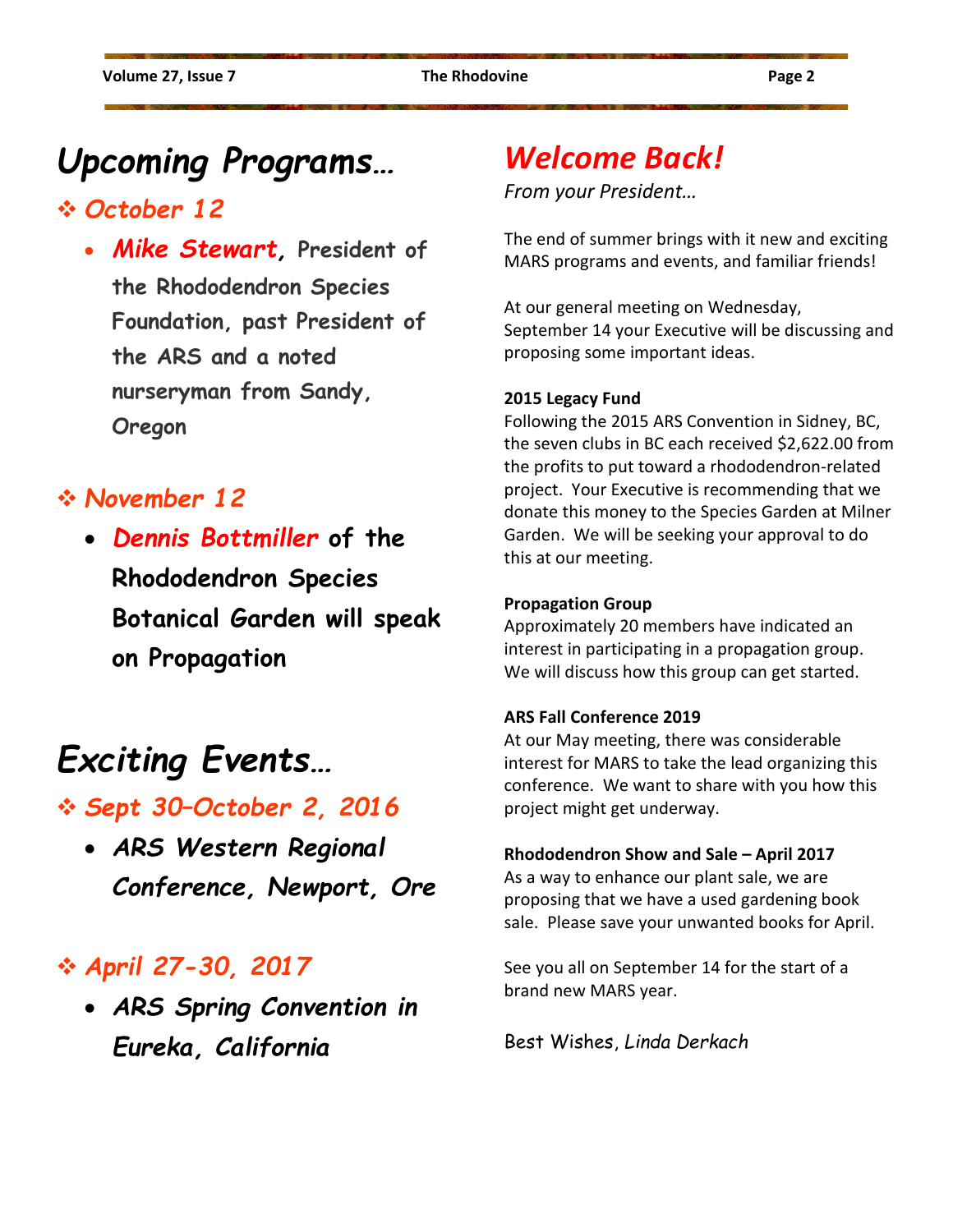### **2017 ARS Spring Convention**

### *Rhododendrons*

### *in the Redwoods*

### **Hosted by the Eureka, California Chapter**

Mark your calendar now for **April 27-30, 2017**  for the American Rhododendron Society's annual spring Convention. The Eureka Chapter will host the convention which will bring visitors to world famous Humboldt County, California from across the nation, Canada, and around the world.

For many seeing the Redwoods (*Sequoia simpervirens*) is high on the must see 'bucket list', as is the rugged North Coast of California with its *Rhododendron macrophyllum* and Stagecoach Hill the home of the Smith/Mossman expedition *Rhododendron occidentale* azaleas.

The Red Lion will be our host hotel with a great rate of \$99 per night per room for the duration of the convention with that rate being extended for visitors coming before or staying after the convention. http://www.redlion.com/eureka The rate will include airport shuttle and breakfast. In addition to the hotel's restaurant there are many restaurants within easy walking distance.

The new Sequoia Conference Center, three blocks from the Red Lion Hotel, will be our meeting and banquet venue. Visitors can walk to the conference center or drive as there is plenty of off-street parking.

The Convention Committee is working on getting world-class speakers and having tours to highlight the natural beauty of Eureka and Humboldt County as well as public gardens, private gardens and nurseries.

We hope to welcome all of our Rhodo friends to our piece of heaven.

For more information, call or email June Walsh, 707-443-0604 or RhodyHostel@suddenlink.net or on the Web at http://EurekaRhody.org/

## *MARS Makes a Difference in Nepal*

*Our donation to the Earthquake Relief has been received…* 

*Note: In 2015 Martians raised almost \$1,000 at auction for the benefit of our friends in Nepal to assist with rebuilding following the devastating earthquake. Nepal is home to many rhododendron species and has welcomed many members of the ARS over the years to view rhododendrons in their native setting.* 

#### *Below is a message from Mingma Sherpa following receipt of our donation:*

"I will be using the donation for the earthquake victims. I will be building the school for the remote areas children where there is lack of Education. Still some more few funds are on collection because the others are also helping and when enough donation for school building is here then I am starting to build school for all the children.

I will send the school building picture when I finish the project.after funds collection.

Thank you very much for your kind help. Mingma"

#### *Well done, fellow Martians!!*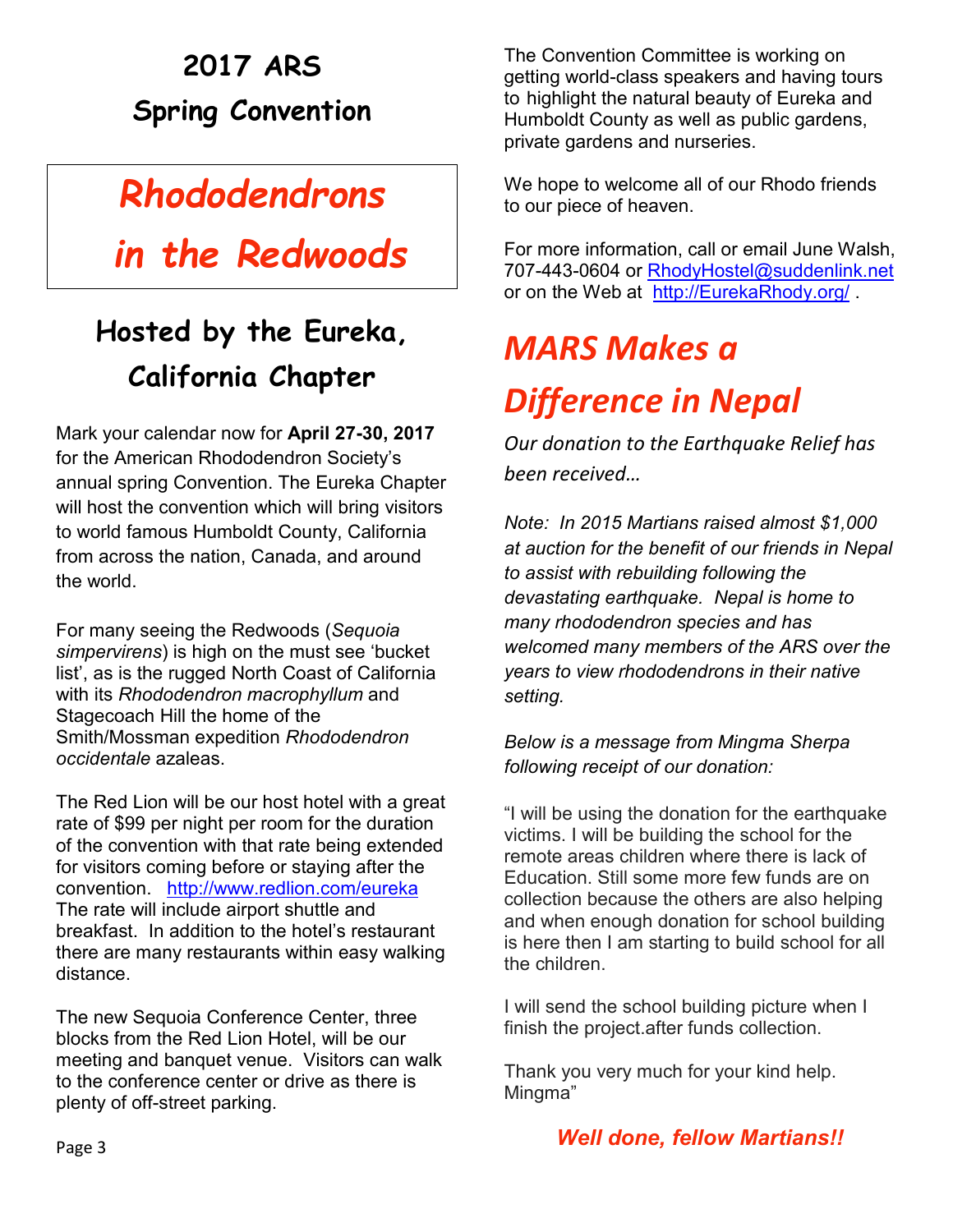### *For the Love of Rhododendrons…and Other Good Friends*

*34th Western Regional Rhododendron Conference* 

**Best Western Agate Beach Inn Newport, Oregon** 

**September 30 to October 2, 2016** 

#### *Featuring Rhododendrons and Gardens Around the World and "How To and More" Clinics*

**For more information and how to Register call 541-686-1540 or www.2016wrrc.com** 

### *Stars of Summer*

*Words and photos: Linda Derkach* 

By the time June comes to an end, most of our rhododendrons are done. New growth is leafing out and buds are starting to swell. This can be a quiet time in the garden….or the stars of the summer garden have a chance to shine.



*Datisca cannabina* is an unusual perennial. At five feet tall and dripping with tiny yellow flowers, this lanky summer bloomer is grateful for support from a nearby rhododendron. Page 4



Thanks to the Milner Gardens propagation team, many gardens in our area are graced with *Eucryphia* x *nymansensis* 'Nymansay'. This shy woodlander is evergreen, enjoys protection from wind and hot afternoon sun, and then shows off masses of lovely white flowers much beloved of bees. This beauty thrives in a large pot in the England garden.

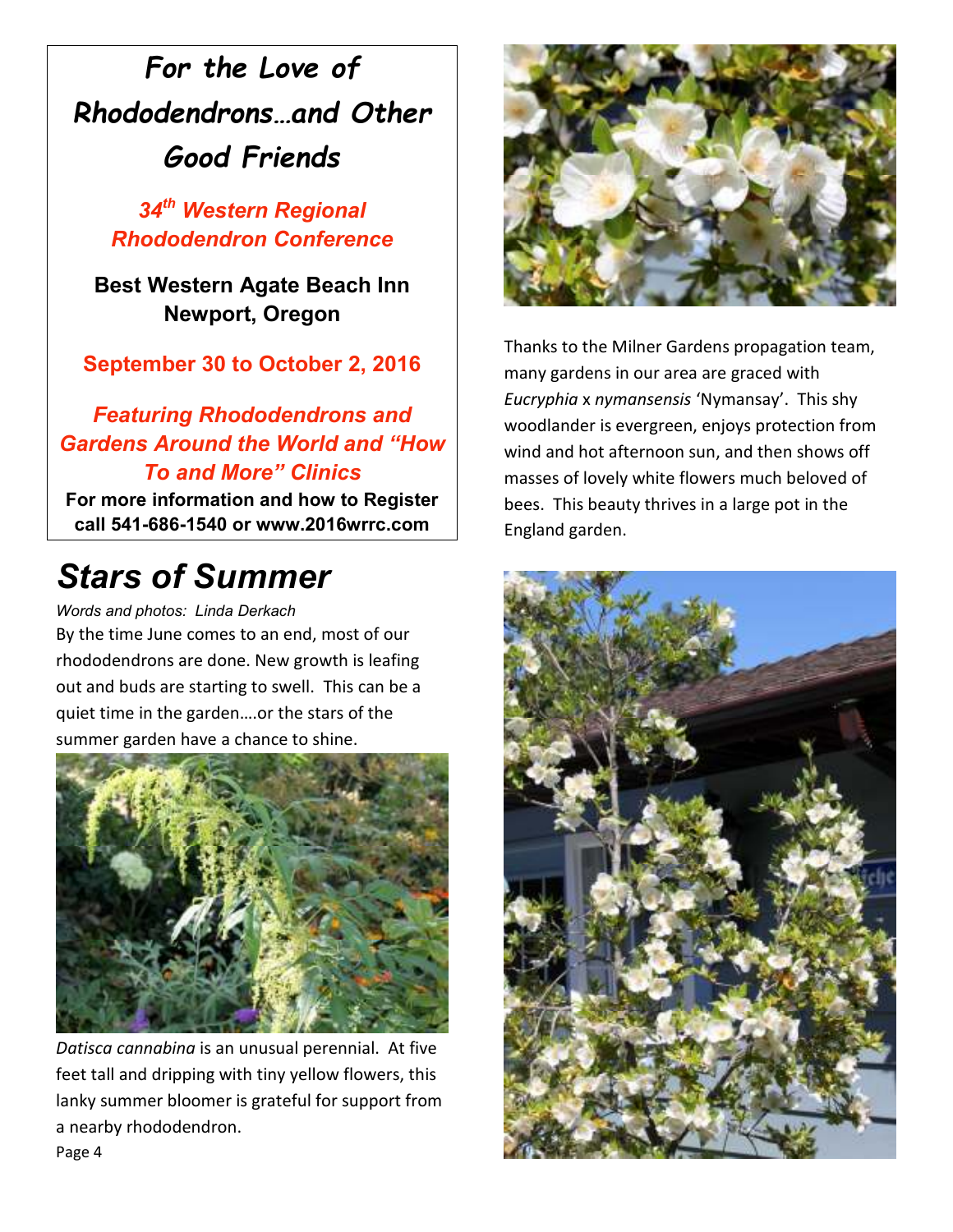

This *Acacia retinodes* (Silver Wattle or Swamp Wattle) was propagated by John England and grows in a pot high above the dark green leaves of his rhododendrons. Masses of tiny yellow flowers appear in mid-summer. In winter, this plant is moved to a cool greenhouse.



Heleniums are reliable summer perennials that need no TLC. These heleniums meander among rhododendrons and other shrubs, and have few if any diseases or bugs.



Evergreen *Kalmia latifolia '*Elf' is great for the small garden. Blooming soon after rhododendrons are finished, they are great companions enjoying the same cultural requirements.



Great ground covers among rhododendrons are geraniums and Lady's Mantle (*Alchemilla mollis*). These long-blooming and care free perennials appear every spring and never fail to deliver glorious blooms. The page 5